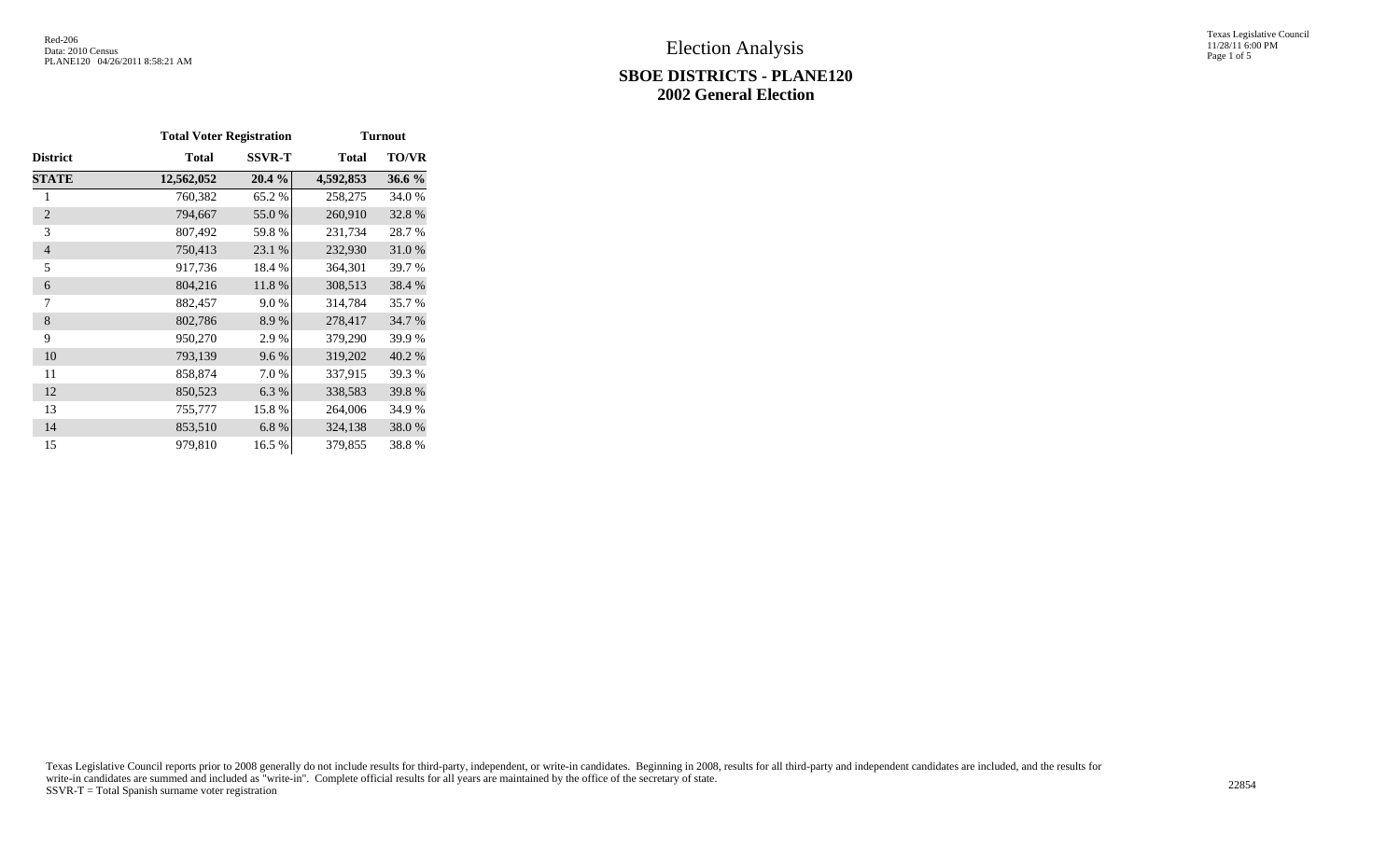Texas Legislative Council 11/28/11 6:00 PM Page 2 of 5

# **SBOE DISTRICTS - PLANE120 2002 General Election**

|                 | <b>U.S. SEN</b><br><b>GOVERNOR</b> |                                |                  |                   |                  |               |                  | <b>LT. GOVERNOR</b> |                  |                 |                    | <b>ATTORNEY GEN</b> |                   |                | <b>COMPTROLLER</b> |          |                  |               |                  |               |
|-----------------|------------------------------------|--------------------------------|------------------|-------------------|------------------|---------------|------------------|---------------------|------------------|-----------------|--------------------|---------------------|-------------------|----------------|--------------------|----------|------------------|---------------|------------------|---------------|
| <b>District</b> | Cornyn-R                           | Kirk-D<br>Perry-R<br>Sanchez-D |                  | <b>Dewhurst-R</b> | <b>Sharp-D</b>   |               |                  | Abbott-R            |                  | <b>Watson-D</b> |                    |                     | <b>Rylander-R</b> |                | <b>Akins-D</b>     |          |                  |               |                  |               |
| <b>STATE</b>    | 2,495,616 56.1 %                   |                                | 1,955,308 43.9 % |                   | 2,632,069 59.1 % |               | 1,818,503 40.9 % |                     | 2,341,310 52.9 % |                 | $2,081,834$ 47.1 % |                     | 2,541,712 58.0 %  |                | 1,841,519          | 42.0 $%$ | 2,878,270 66.1 % |               | 1,477,223 33.9 % |               |
|                 | 91,322                             | 37.8 %                         | 150,021          | 62.2 %            | 98.927           | 39.7 %        | 150,407          | 60.3%               |                  | 94,294 39.2 %   | 146,487            | 60.8%               | 95,458            | 40.5 %         | 140,062            | 59.5 %   | 116,731          | 51.0 %        | 111,974          | 49.0 %        |
|                 | 105,847 42.8 %                     |                                | 141,564          | 57.2 %            | 118,921          | 47.0 %        | 133,840 53.0 %   |                     |                  | 99,185 40.4 %   | 146,329            | 59.6 %              |                   | 112,220 46.5 % | 129,179            | 53.5 %   | 131,708 55.6 %   |               | 105,032 44.4 %   |               |
|                 | 83,747                             | 37.9 %                         | 137,010          | 62.1 %            | 88,157           | 39.2 %        | 136,588          | 60.8 %              |                  | 80,072 36.5 %   | 139,501            | 63.5 %              | 84,967            | 39.1 %         | 132,168            | 60.9%    | 101,493 47.7 %   |               | 111,488 52.3 %   |               |
|                 | 56,288                             | 25.2 %                         | 166,652 74.8 %   |                   | 61,708           | 27.3 %        | 164,072          | 72.7 %              | 56,888           | 25.7 %          | 164,401            | 74.3 %              | 59,517            | 26.9%          | 161,552            | 73.1 %   |                  | 73,411 33.7 % | 144,174          | 66.3%         |
|                 | 209,150                            | 58.6 %                         | 147,886 41.4 %   |                   | 220,128          | 62.9%         | 129,629          | 37.1 %              | 187,418 53.2 %   |                 | 164,888            | 46.8 %              |                   | 202,183 57.4 % | 150,087            | 42.6 %   | 242,667          | 70.3 %        | 102,434          | 29.7 %        |
| 6               | 196,357                            | 65.9%                          | $101,816$ 34.1 % |                   | 205,637          | 69.1 %        | 92,163           | 30.9%               | 188,213 63.6 %   |                 | 107,510 36.4 %     |                     |                   | 204,200 69.3 % | 90,310             | 30.7%    | 222,083          | 75.8 %        |                  | 71,078 24.2 % |
|                 | 173,121                            | 57.0 %                         | 130,532          | 43.0 %            | 180,572          | 59.5 %        | 123,152          | 40.5 %              | 161,001          | 53.2 %          | 141,488            | 46.8 %              |                   | 173,893 58.1 % | 125,260            | 41.9%    | 194,728          | 64.9 %        | 105,090 35.1 %   |               |
| 8               | 186,245                            | 68.9 %                         | $84,043$ 31.1 %  |                   | 195,402 71.8 %   |               | 76,579           | 28.2 %              | 177,876 65.7 %   |                 | 92,758             | 34.3 %              | 190,174           | 71.0 %         | 77,634             | 29.0%    | 207,311          | 77.3 %        |                  | 61,006 22.7 % |
|                 | 231,377                            | 63.0 %                         | 135,705          | 37.0 %            | 237,473          | 64.5 %        | 130,467          | 35.5 %              | 205,813          | 56.0 %          | 161,866            | 44.0 %              | 230,941           | 63.7 %         | 131,590            | 36.3 %   | 254,569          | 69.8 %        | 110,325          | 30.2 %        |
| 10              | 182,924 58.4 %                     |                                | $130,268$ 41.6 % |                   | 199,964          | 64.9%         | 108,246 35.1 %   |                     |                  | 165,336 53.4 %  | 144,409            | 46.6 %              |                   | 173,280 55.9 % | 136,583            | 44.1%    | 216,222          | 70.4 %        |                  | 90,925 29.6 % |
| 11              | 219,679                            | 66.1 %                         | 112,773          | 33.9 %            | 226,463          | 69.0 %        | 101,565          | 31.0 %              | 209,784          | 63.9 %          | 118,348            | 36.1 %              | 227,367           | 69.8 %         | 98,404             | 30.2 %   | 249,490          | 76.7 %        |                  | 75,758 23.3 % |
| 12              | 215,606 64.7 %                     |                                | 117,399 35.3 %   |                   | 230,105 69.4 %   |               | 101,564          | 30.6 %              | 209,018 63.2 %   |                 | 121,690            | 36.8 %              | 229,962           | 70.1 %         | 97,925             | 29.9%    | 248,291 75.9 %   |               |                  | 78,782 24.1 % |
| 13              | 83.670                             | 32.0 %                         | 178,139          | 68.0%             |                  | 87,562 33.7 % | 172,219          | 66.3%               | 81,991           | 31.9%           | 175,374            | 68.1 %              |                   | 88,278 34.4 %  | 168,051            | 65.6 %   | 101,113          | 39.9 %        | 152,253          | 60.1 %        |
| 14              | 207,248                            | 65.5 %                         | 109,202 34.5 %   |                   | 219,678          | 70.0 %        | 93,989           | 30.0 %              | 198,233 63.1 %   |                 | 116,143            | 36.9 %              | 212,867           | 68.4 %         | 98,284             | 31.6 %   | 234,330          | 75.1 %        | 77,820           | 24.9 %        |
| 15              | 253,035                            | 69.3 %                         | 112,298          | 30.7 %            | 261,372 71.5 %   |               | 104,023          | 28.5 %              | 226,188 61.7 %   |                 | 140,642            | 38.3 %              | 256,405           | 71.1 %         | 104,430            | 28.9 %   | 284,123          | 78.2 %        |                  | 79,084 21.8 % |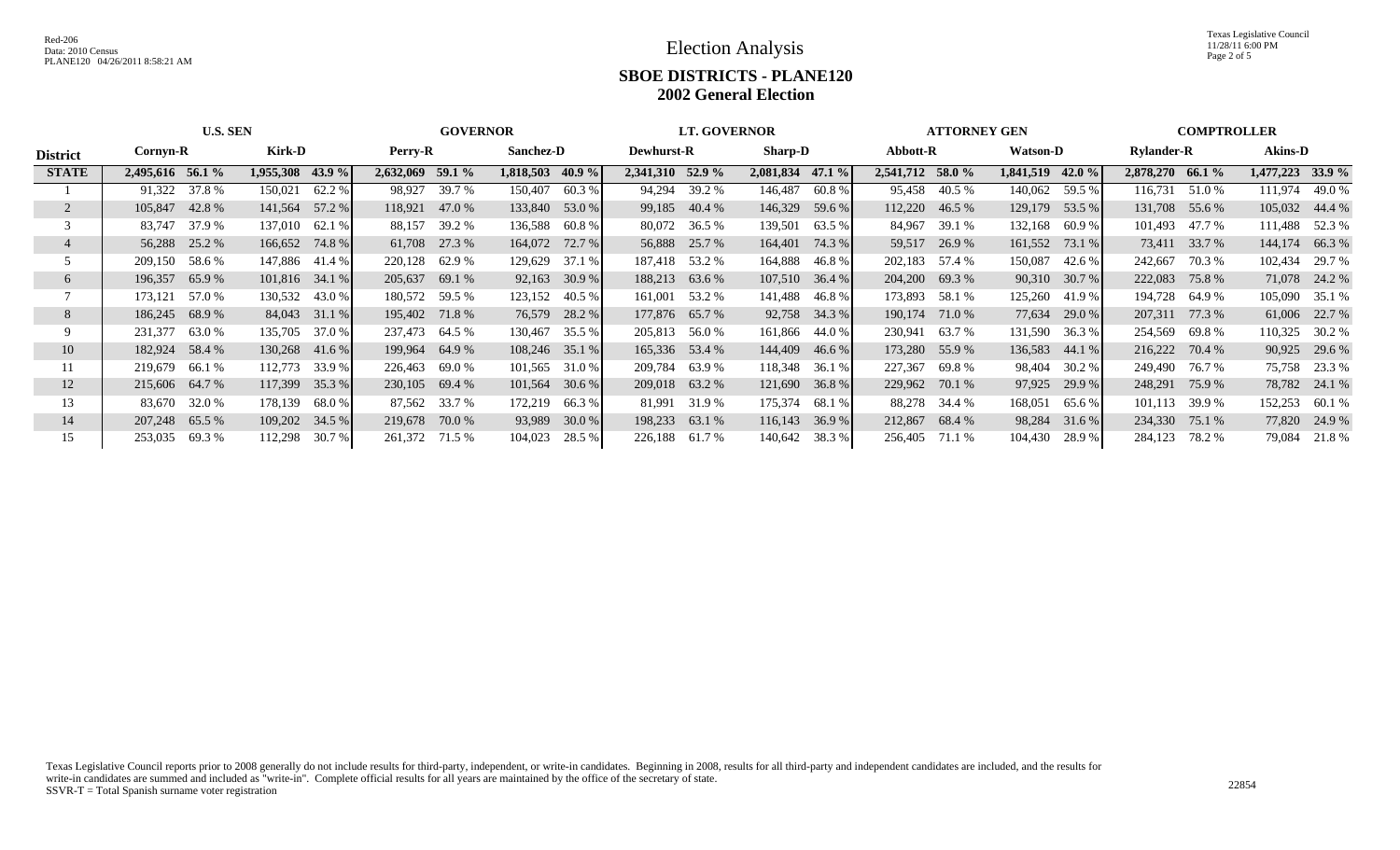## **SBOE DISTRICTS - PLANE120 2002 General Election**

|                 | <b>LAND COMM</b>                                                       |          |                  |               |                  | <b>AG COMM</b> |                    |               |                   | <b>RR COMM 3</b> |                    |        |                  | <b>SUP CT CHIEF</b> |           |                  |                    | <b>SUP CT 1</b> |                    |               |  |
|-----------------|------------------------------------------------------------------------|----------|------------------|---------------|------------------|----------------|--------------------|---------------|-------------------|------------------|--------------------|--------|------------------|---------------------|-----------|------------------|--------------------|-----------------|--------------------|---------------|--|
| <b>District</b> | $Combs-R$<br><b>Ramsay-D</b><br><b>Patterson-R</b><br><b>Bernsen-D</b> |          |                  |               | Williams-R       |                | <b>Boyles-D</b>    |               | <b>Phillips-R</b> |                  | <b>Baker-D</b>     |        |                  | <b>Wainwright-R</b> |           | <b>Parsons-D</b> |                    |                 |                    |               |  |
| <b>STATE</b>    | 2,331,551                                                              | 56.2 $%$ | 1,819,304 43.8 % |               | 2,636,085 61.2 % |                | $1,674,311$ 38.8 % |               | 2,407,103 56.9 %  |                  | $1,821,590$ 43.1 % |        | 2,525,442 58.7 % |                     | 1,774,099 | 41.3 $%$         | $2,440,654$ 57.4 % |                 | $1,814,245$ 42.6 % |               |  |
|                 | 88,581                                                                 | 40.9%    | 128,122          | 59.1 %        | 103,397          | 44.3 %         | 129,823            | 55.7 %        |                   | 89,518 40.2 %    | 133,163            | 59.8%  | 95,353           | 40.8 %              | 138,194   | 59.2 %           |                    | 91,012 39.3 %   | 140,545 60.7%      |               |  |
|                 | 96,216 42.9 %                                                          |          | 127,980 57.1 %   |               | 119,335 50.3 %   |                | 117,742            | 49.7 %        | 102,077 45.1 %    |                  | 124,088            | 54.9 % | 109,459          | 46.7 %              | 124,722   | 53.3 %           | 105,183            | 45.2 %          | 127,519 54.8 %     |               |  |
|                 | 72,201                                                                 | 36.0 %   | 128,416          | 64.0 %        |                  | 91,442 42.7 %  | 122,587            | 57.3 %        | 75,567            | 36.7 %           | 130,108            | 63.3 % |                  | 81,593 38.2 %       | 132,219   | 61.8 %           | 80,029             | 37.6 %          | 132,996 62.4 %     |               |  |
|                 | 52,450                                                                 | 24.9 %   | 158,275          | 75.1 %        | 61,674           | 28.2 %         | 156,985            | 71.8 %        |                   | $60,262$ 28.0 %  | 154,989            | 72.0 % |                  | 57,300 25.9 %       | 163,552   | 74.1 %           | 56,074             | 25.8%           | 161,483            | 74.2 %        |  |
|                 | 197,903                                                                | 60.4 %   | 129,803          | 39.6 %        | 225,598          | 66.6 %         | 113,139            | 33.4 %        | 198,328 59.4 %    |                  | 135,829            | 40.6 % | 216,919          | 63.1 %              | 126,969   | 36.9%            | 206,611            | 61.3%           | 130,373            | 38.7 %        |  |
| 6               | 190,895 68.2 %                                                         |          |                  | 88,805 31.8 % | 203,822          | 70.9 %         | 83,554             | 29.1 %        | 197,758 69.3 %    |                  | 87,439             | 30.7 % |                  | 204,818 69.9 %      | 88,160    | 30.1%            | 197,608 69.2 %     |                 |                    | 88,083 30.8 % |  |
|                 | 148,976 50.9 %                                                         |          | 143,585          | 49.1 %        | 176,629          | 59.7 %         | 119,427            | 40.3%         | 164,591           | 56.4 %           | 127,300            | 43.6 % |                  | 169,440 57.5 %      | 125,081   | 42.5 %           | 164,156 56.3 %     |                 | 127,262 43.7 %     |               |  |
| 8               | 178,731                                                                | 69.3%    | 79,328           | 30.7%         | 192,811          | 72.9 %         | 71,803             | 27.1 %        | 182,970 70.0 %    |                  | 78,594             | 30.0 % | 188,337          | 71.2 %              | 76,332    | 28.8 %           | 182,518 69.9 %     |                 |                    | 78,445 30.1 % |  |
| 9               | 206,551                                                                | 59.1 %   | 143,195          | 40.9 %        | 226,845          | 62.9%          | 133,860            | 37.1 %        | 213,372 60.2 %    |                  | 141,073            | 39.8%  |                  | 223,946 63.2 %      | 130,391   | 36.8%            | 213,965            | 60.8 %          | 137,974            | 39.2 %        |  |
| 10              | 173,159                                                                | 59.5 %   | 117,741          | 40.5%         | 199,165          | 66.2%          | 101,636            | 33.8 %        | 177,272 59.9 %    |                  | 118,586            | 40.1 % |                  | 189,676 63.3 %      | 110,071   | 36.7%            | 180,031            | 60.8%           | 115,924            | 39.2 %        |  |
|                 | 211,431                                                                | 68.5 %   | 97,223           | 31.5 %        | 232,321          | 72.8%          | 86,921             | 27.2 %        | 214,456 67.8 %    |                  | 101,899            | 32.2 % | 224,018          | 70.3 %              | 94,620    | 29.7 %           | 220,129            | 69.4 %          | 97,089             | 30.6 %        |  |
| 12              | 211,645                                                                | 68.4 %   | 97,592 31.6 %    |               | 232,295          | 72.6 %         |                    | 87,506 27.4 % | 214,945 67.8 %    |                  | 102,038            | 32.2 % | 224,861          | 70.3 %              | 95,090    | 29.7 %           | 220,440            | 69.5 %          |                    | 96,897 30.5 % |  |
| 13              | 78,257                                                                 | 32.1 %   | 165,269          | 67.9%         | 90,822           | 36.0%          | 161,589            | 64.0 %        |                   | 83,909 33.7 %    | 165,285            | 66.3%  | 83,964           | 33.3 %              | 168,249   | 66.7%            |                    | 82,550 32.8 %   | 168,807            | 67.2 %        |  |
| 14              | 193,558                                                                | 65.2 %   | 103,138 34.8 %   |               | 216,396          | 70.4 %         | 91,072             | 29.6 %        | 197,380 65.1 %    |                  | 105,983            | 34.9 % |                  | 207,416 68.2 %      | 96,873    | 31.8 %           | 202,635            | 67.0 %          | 99,924             | 33.0 %        |  |
| 15              | 230,997                                                                | 67.6 %   | 110,832          | 32.4 %        | 263,533          | 73.2 %         | 96,667             | 26.8%         | 234,698 67.1 %    |                  | 115,216            | 32.9 % | 248,342          | 70.6 %              | 103,576   | 29.4 %           | 237,713            | 68.2 %          | 110,924            | 31.8 %        |  |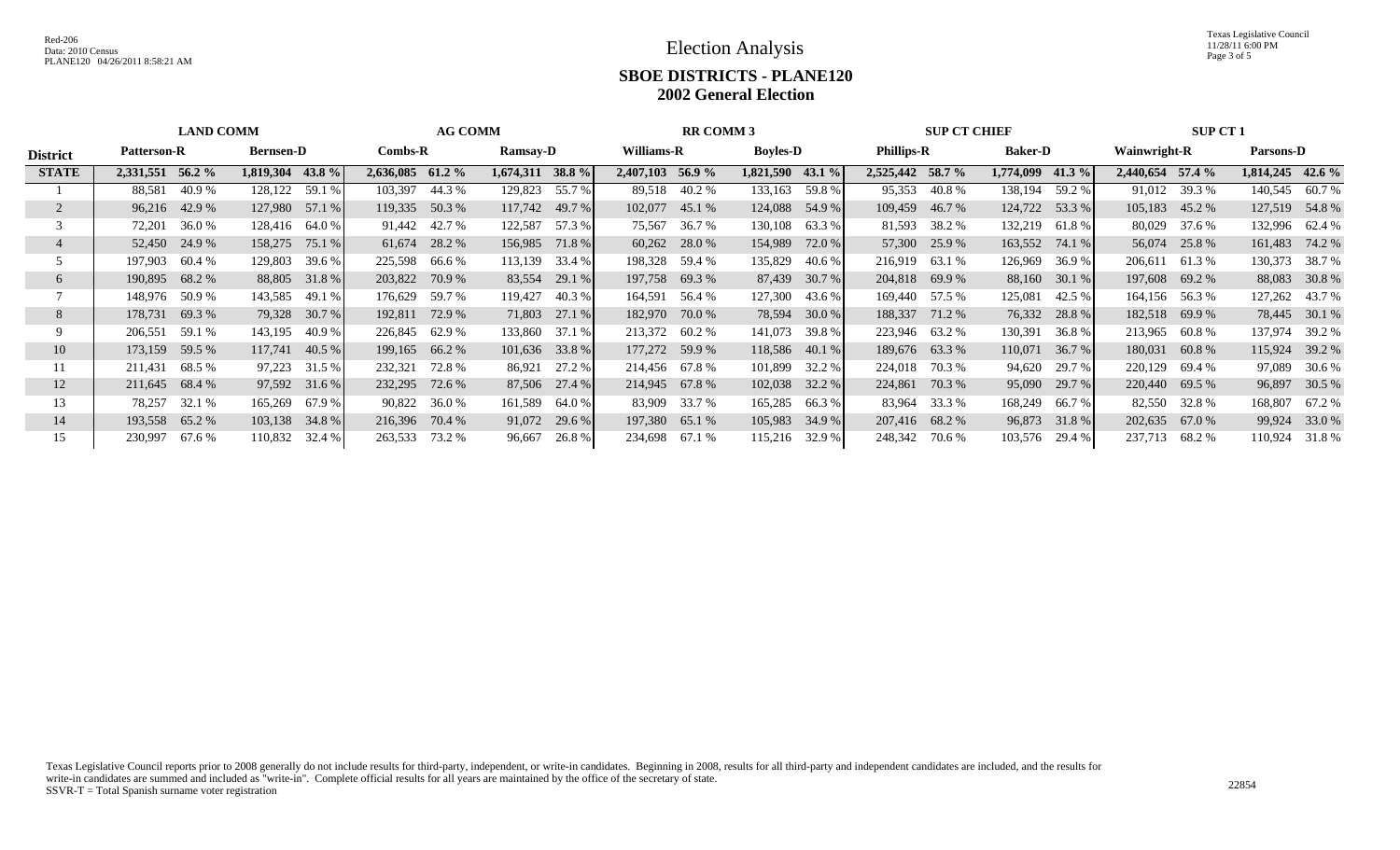Texas Legislative Council 11/28/11 6:00 PM Page 4 of 5

## **SBOE DISTRICTS - PLANE120 2002 General Election**

|                 | <b>SUP CT 2</b><br><b>SUP CT 4</b>                                         |        |           |               |                  |         |                |               | <b>SUP CT 8</b>  |        | CCA <sub>1</sub> |                 |           | CCA <sub>2</sub>    |           |           |                |               |                  |               |
|-----------------|----------------------------------------------------------------------------|--------|-----------|---------------|------------------|---------|----------------|---------------|------------------|--------|------------------|-----------------|-----------|---------------------|-----------|-----------|----------------|---------------|------------------|---------------|
| <b>District</b> | <b>Smith-R</b><br><b>Mirabal-D</b><br><b>Schneider-R</b><br><b>Yanez-D</b> |        |           | Jefferson-R   |                  | Moody-D |                |               | <b>Cochran-R</b> |        | <b>Molina-D</b>  | <b>Womack-R</b> |           | <b>Montgomery-D</b> |           |           |                |               |                  |               |
| <b>STATE</b>    | 2,441,800 57.4 %                                                           |        | 1,815,256 | 42.6 $%$      | 2,330,981 54.1 % |         | 1,977,955      | 45.9%         | 2,442,022 56.8 % |        | 1,860,011        | 43.2 $%$        | 2,512,667 | 59.3 $%$            | 1,725,005 | $40.7 \%$ | 2,462,859      | $57.4 \%$     | 1,828,170 42.6 % |               |
|                 | 89,472 38.1 %                                                              |        | 145,323   | 61.9%         | 89,092           | 37.8 %  | 146,676 62.2 % |               | 86,156           | 36.4 % | 150,285          | 63.6 %          | 94,790    | 40.6 %              | 138,784   | 59.4 %    | 93,363         | 39.6 %        | 142,124          | 60.4 %        |
|                 | 104,002 43.9 %                                                             |        | 132,674   | 56.1 %        | 101,438 43.1 %   |         | 133,662        | 56.9%         | 104,965          | 44.8%  | 129,545          | 55.2 %          | 110,365   | 47.1 %              | 123,989   | 52.9 %    | 107,304        | 45.7 %        | 127,544          | 54.3 %        |
|                 | 74,573 34.7 %                                                              |        | 140,555   | 65.3%         | 73,994           | 34.2 %  | 142,229        | 65.8%         | 80,916           | 37.6 % | 134,389          | 62.4 %          | 81,801    | 38.5 %              | 130,843   | 61.5 %    |                | 79,508 37.0 % | 135,119          | 63.0 %        |
|                 | 54,533                                                                     | 25.0 % | 163,956   | 75.0 %        | 51,076           | 23.3 %  | 168,498        | 76.7 %        | 55,446           | 25.3 % | 164,110          | 74.7 %          | 55,147    | 25.4 %              | 161,707   | 74.6 %    |                | 56,066 25.5 % | 163,414          | 74.5 %        |
|                 | 200,395                                                                    | 58.9 % | 139,626   | 41.1 %        | 191,914          | 55.1 %  | 156,231        | 44.9 %        | 211,295          | 60.8 % | 136,253          | 39.2 %          | 212,984   | 63.6 %              | 122,084   | 36.4 %    | 207,344        | 60.1 %        | 137,575          | 39.9 %        |
| 6               | 198,104                                                                    | 68.8 % |           | 89,743 31.2 % | 177,625          | 61.3%   | 112,027        | 38.7 %        | 197,226 68.2 %   |        | 91,890           | 31.8 %          | 198,917   | 70.2 %              | 84,248    | 29.8%     | 197,087        | 68.6 %        |                  | 90,196 31.4 % |
|                 | 167,005                                                                    | 57.2 % | 124,979   | 42.8%         | 160,194          | 54.4 %  | 134,013        | 45.6 %        | 165,460          | 56.3%  | 128,185          | 43.7 %          | 168,454   | 58.2 %              | 120,748   | 41.8%     | 167,774        | 57.3 %        | 124,961          | 42.7 %        |
| 8               | 184,831                                                                    | 70.8%  | 76,198    | 29.2 %        | 175,188          | 66.5%   |                | 88,372 33.5 % | 183,087          | 69.6 % | 79,803           | 30.4 %          | 187,749   | 72.3 %              | 72,035    | 27.7 %    | 184,294        | 70.2 %        | 78,367           | 29.8%         |
|                 | 223,231                                                                    | 63.8%  | 126,832   | 36.2 %        | 211,369          | 59.9 %  | 141,733        | 40.1%         | 216,120          | 61.3%  | 136,253          | 38.7 %          | 224,054   | 64.2 %              | 125,039   | 35.8%     | 219,502 62.2 % |               | 133,603          | 37.8 %        |
| 10              | 181,350                                                                    | 61.2%  | 114,838   | 38.8 %        | 173,950          | 57.5 %  | 128,777        | 42.5 %        | 182,278          | 60.5 % | 119,019          | 39.5 %          | 188,569   | 63.9%               | 106,611   | 36.1 %    | 182,426 60.6 % |               | 118,804          | 39.4 %        |
|                 | 216,617                                                                    | 68.9 % | 97,843    | 31.1 %        | 210,084          | 65.7 %  | 109,818        | 34.3 %        | 219,527          | 68.6 % | 100,428          | 31.4 %          | 224,371   | 71.1 %              | 91,018    | 28.9%     | 220,349 69.1 % |               | 98,461           | 30.9 %        |
| 12              | 219,016                                                                    | 69.2 % | 97,657    | 30.8%         | 208,253          | 64.9%   | 112,455        | 35.1 %        | 219,848 68.8%    |        | 99,867           | 31.2 %          | 224,021   | 71.1 %              | 90,978    | 28.9%     | 218,394 68.7 % |               |                  | 99,486 31.3 % |
| 13              | 81,169                                                                     | 32.4 % | 169,638   | 67.6 %        | 78,623           | 31.0 %  | 175,389        | 69.0%         | 82,290           | 32.4 % | 171,362          | 67.6 %          | 84,220    | 33.6 %              | 166,170   | 66.4 %    | 82,322         | 32.5 %        | 171,050          | 67.5 %        |
| 14              | 203,759                                                                    | 68.0 % | 95,725    | 32.0 %        | 197,900          | 64.9%   | 107,247        | 35.1 %        | 202,240          | 66.3%  | 102,630          | 33.7 %          | 209,146   | 69.5 %              | 91,730    | 30.5 %    | 204,160        | 67.0 %        | 100,528          | 33.0 %        |
| 15              | 243,743                                                                    | 71.0 % | 99,669    | 29.0 %        | 230,281          | 65.6 %  | 120,828        | 34.4 %        | 235,168          | 67.0 % | 115,992          | 33.0 %          | 248,079   | 71.5 %              | 99,021    | 28.5 %    | 242,966        | 69.4 %        | 106,938          | 30.6 %        |